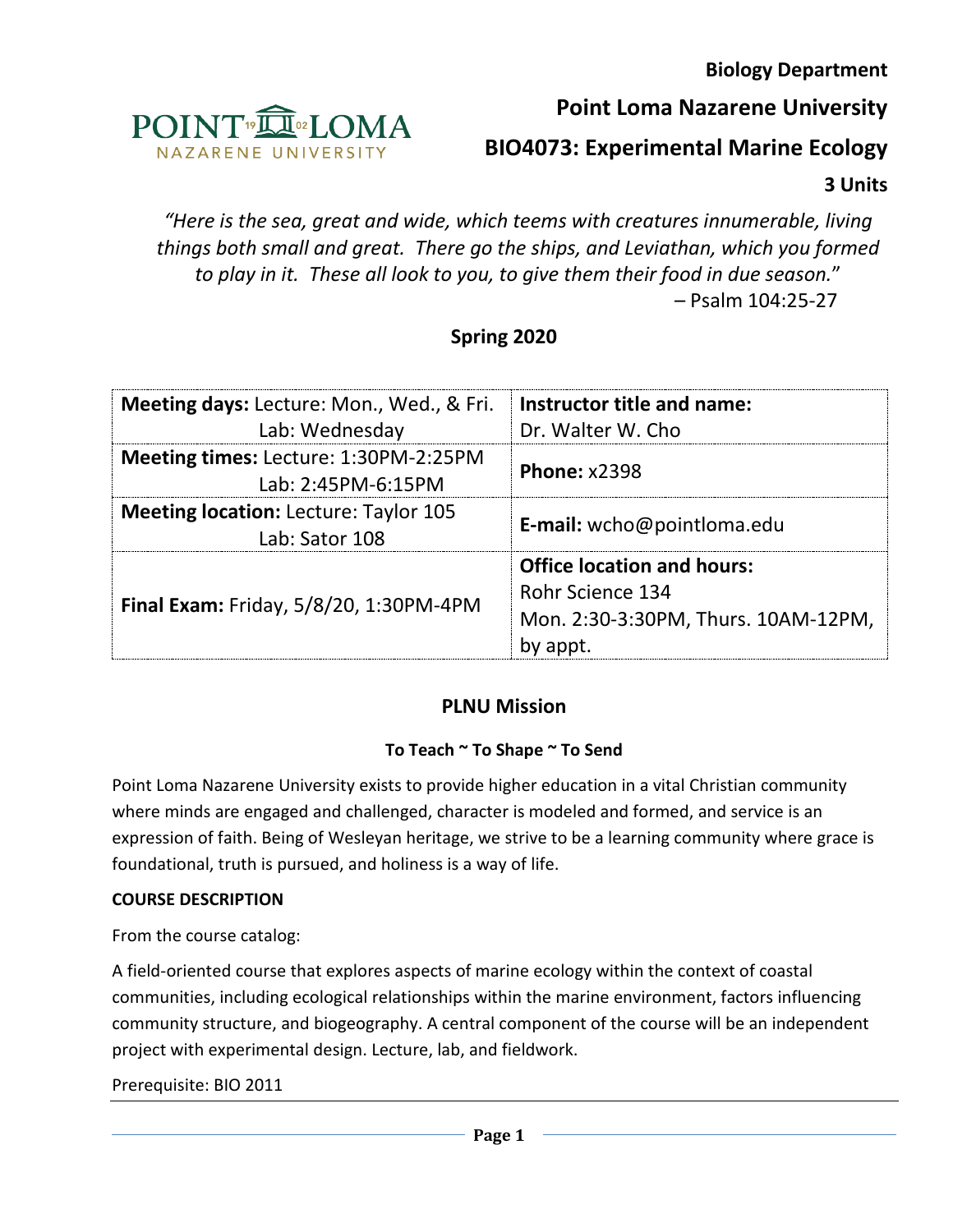Welcome to BIO4073! In this course we are going to study the ecology of marine coastal communities and apply the concepts covered in this course in an independent research project. We will study the history of the field of marine ecology, including a review of some of the key experiments in the field. We will then briefly review the physical context of the ocean and then study the concepts of dispersal, connectivity, biogeography, and biodiversity in the context of marine ecology. We will learn and practice experimental protocols to study multiple marine habitats and employ them in an independent research project focused on the dynamics of marine communities. Students will be involved in all steps of this research project including a comprehensive literature review, experimental design, sample collection, sample processing, and data analysis. The project will culminate in a final presentation of the results and conclusions.

#### **COURSE LEARNING OUTCOMES**

Upon completion of the course, you will be able to…

- 1. … describe several major ecological processes that influence marine population dynamics and marine community structure, including current hypotheses regarding relationships between marine organisms and their environment, intra- and interspecific interactions, and biotic and abiotic factors that structure marine communities.
- 2. … identify and apply several metrics that can be used to describe populations and communities in nature.
- 3. … develop a working knowledge of relevant research literature.
- 4. … design and conduct an original research project.
- 5. … develop experience with experimental techniques in marine ecology.
- 6. … organize, statistically analyze, and interpret field data and communicate your interpretations in written and oral form.

#### **REQUIRED TEXTS AND RECOMMENDED STUDY RESOURCES**

- Bertness, M.D., B.R. Silliman, J.F. Bruno and J.J. Stachowicz (eds.) 2013. Marine community ecology and conservation. Sinauer Associates, Inc., Sunderland, MA.
- A lab notebook that is used solely for the work in this course. These lab notebooks will be collected periodically to be assessed.
- Additional reading and articles as assigned for class discussions and posted on the course site.

#### **ASSESSMENT AND GRADING**

Grades will be based upon a straight percentage of the total possible points available in this course and will include the following requirements:

#### **Approximate Grading Scale:**

 $93-100 = A$   $90-92 = A$ -  $88-89 = B$ +  $83-87 = B$   $80-82 = B$ -  $78-79 = C$ +  $73-77 = C$   $70-72 = C$   $68-69 = D$   $63-67 = D$   $60-62 = D$   $00-59 = F$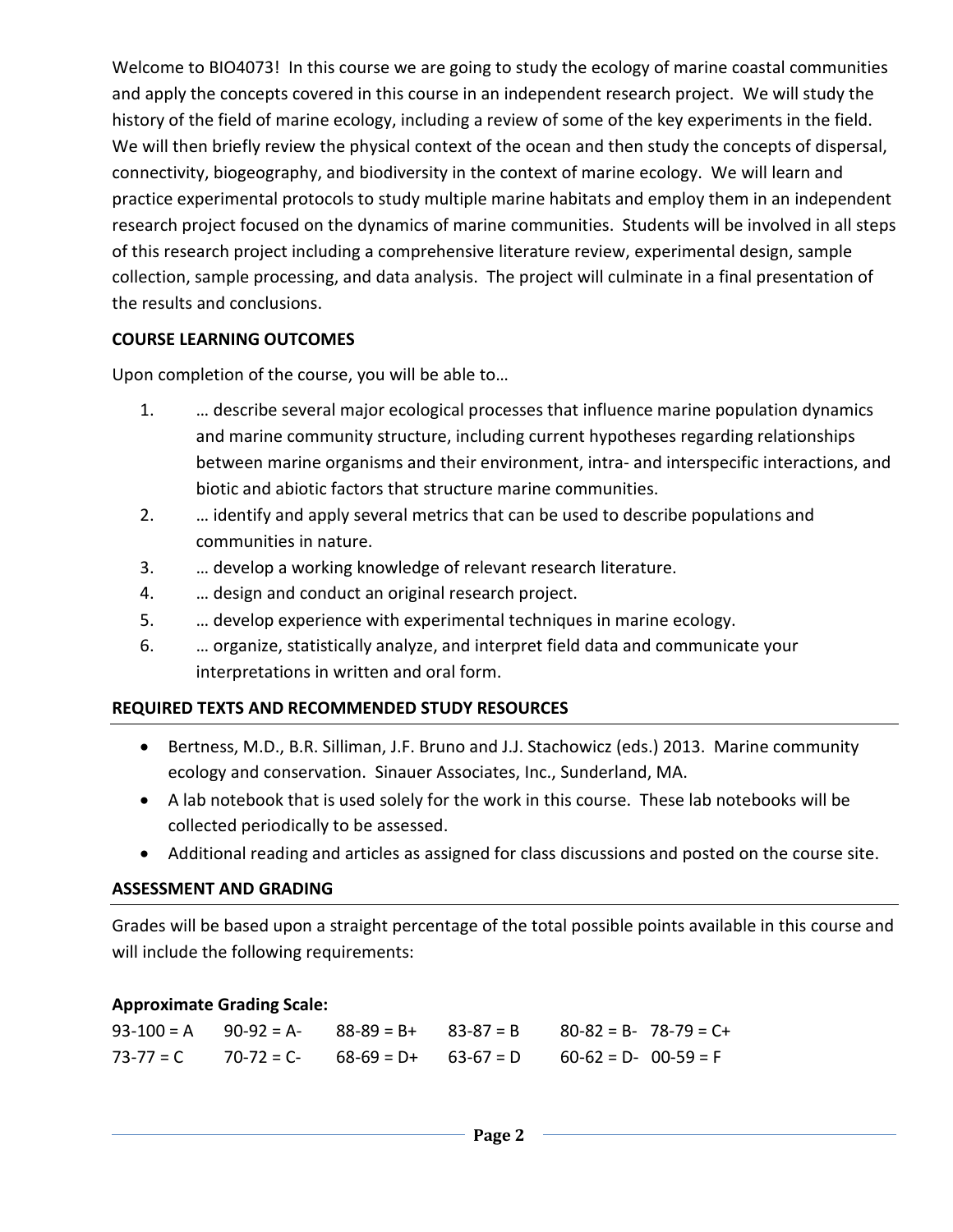#### **Course Requirements: % Value of Final Grade:**

EXAMS:

| <b>TOTAL</b>                               | 100% |
|--------------------------------------------|------|
| QUIZZES/ASSIGNMENTS/PARTICIPATION          | 20%  |
| <b>FINAL PRESENTATION</b>                  | 10%  |
| INDEPENDENT PROJECT LAB REPORT             | 15%  |
| LAB NOTEBOOK/FIELD PARTICIPATION & REPORTS | 25%  |
| Exam $#2$                                  | 15%  |
| Exam #1                                    | 15%  |
| LANTIVIJ.                                  |      |

#### **Course Requirements in Detail:**

#### **A. Lecture:**

The lectures will follow the TENTATIVE Schedule attached at the end of the syllabus. Due to limitation in time, lectures will cover important key concepts but will not cover all of the information important for this course. You will need to read the appropriate chapters before the lecture to be best prepared for lecture and to participate in classroom discussions and activities. Keep up with the course material and do not be afraid to ask questions.

#### **B. Exams:**

There will be 2 exams (15% of final grade each). Each exam is objective and will be open-book, takehome exams. You may use your textbook and primary or secondary literature to help answer the questions, but you CANNOT discuss the questions or your answers with anyone else. You must answer the questions on your own. They will also require you to use your research skills for finding appropriate peer-reviewed resources, synthesizing information, and writing a cogent statement on a focused topic.

TENTATIVE dates for the exams are: **Exam #1 – week of February 10, 2020; Exam #2 – week of March 30, 2020**. Dates are subject to change depending on progression through required course material. NOTE: See below for make-up policy for exams.

#### **C. Lab/Field Participation & Assignments:**

We will be conducting an independent research project studying the dynamics of marine communities. This will involve a mix of field and lab work which will be assessed through a combination of field reports and reviewing a lab notebook that is to be maintained by each student for their work in this course. Because each lab is critical for the completion of the project, attendance at scheduled lab activities and full completion of lab reports is mandatory and will constitute 25% of your grade. NOTE: The schedule of lab activities is TENTATIVE, as adjustments may need to be made depending on the results of each lab.

#### **D. Independent Project Lab Report:**

You will be expected to write a final lab report worth 15% of the final course grade. The term paper will be a formal lab report of your independent research project. This lab report will include all the sections of a traditional lab report including: an abstract, an introduction, a materials and methods section, a results section, a discussion section, and a bibliography.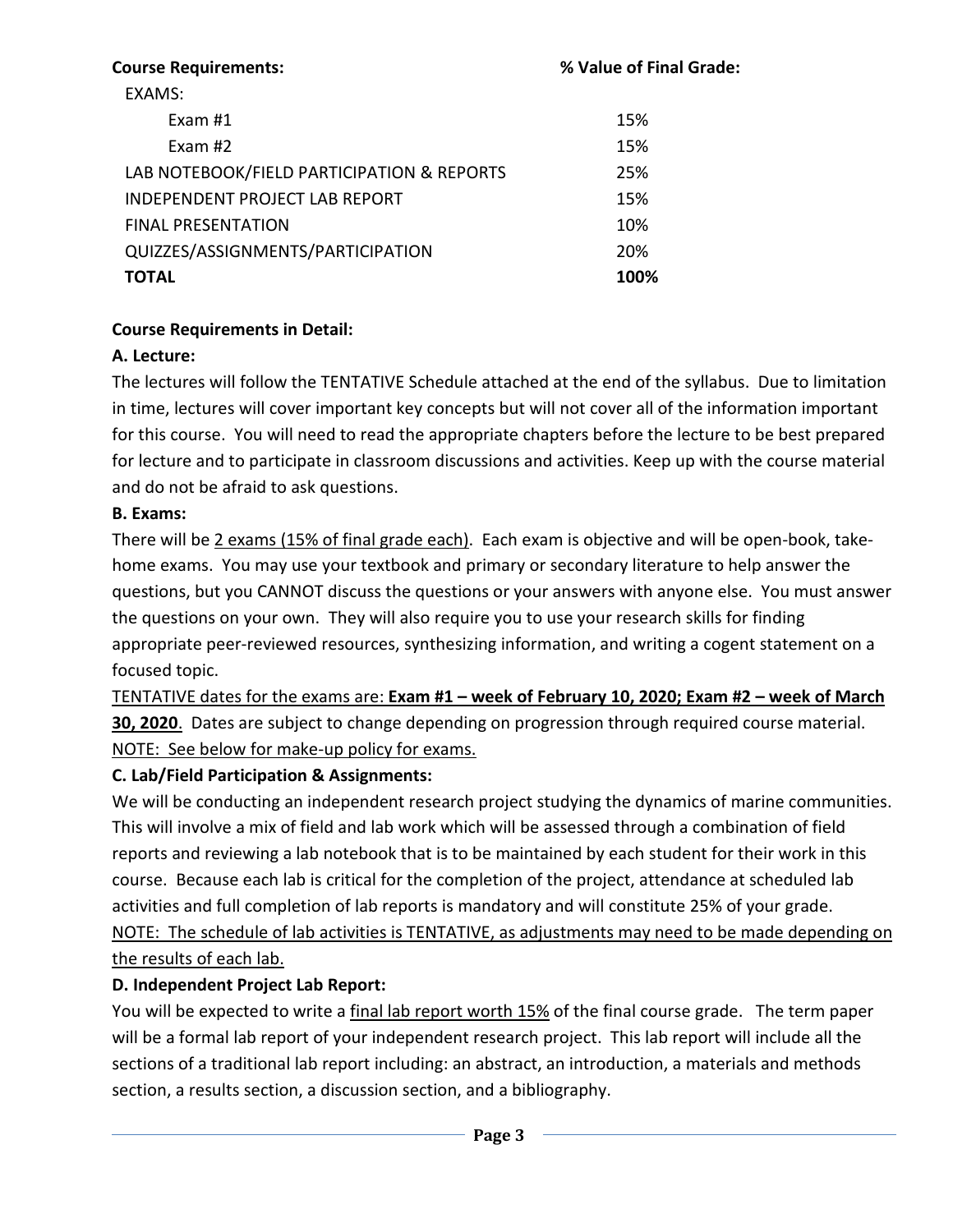Writing is a vital skill that you will use in whatever field you enter in the future. This is an opportunity to practice and improve that skill.

## REQUIRED COMPONENTS:

- 1. You must submit an outline of your independent research project, including potential sample locations, methods, and analyses as part of the 2nd take home exam**.**
- 2. FINAL DRAFT OF YOUR TERM PAPER DUE: **FRI, May 1, 2020.**
	- a. NOTE: References (both parenthetical in the text and at the end of your term paper/bibliography) should follow a standard format following a citation guide that will be provided.
	- b. It is recommended that you visit the Tutorial Center on the south side of the Bond Academic Center (stusdts1@pointloma.edu) if you need or would like assistance in writing this paper. The Tutorial Center is a very useful resource.
	- c. Your final project lab report will be graded along the following criteria: your outlines, prompt submission of required components, content and thoroughness of the topic discussed, proper grammar, exhibited knowledge of supporting literature, etc. A grading rubric will be given to you before the final submission date.
	- d. The term paper should be 6-8 pages in length (not including references), doublespaced and with a 12 pt font.
	- e. You are expected to use/cite at least 4 references in the preparation of the paper and these must be listed on the last page of the term paper following a standard citation format. All 4 references must be from peer-reviewed sources.

## **E. Final Presentation:**

You will need to provide a cogent summary of your term paper and its conclusions. You will be graded on the content (preparation, introduction, organization summary, use of sources and appropriateness) and the quality (voice quality and volume, visual aid usage, ease of delivery, body language, dress and professionalism) of your presentation and is worth 10% of your grade. A PowerPoint presentation is strongly encouraged, but is not the only option for your talk. Fancy-looking but inappropriate or illprepared presentations will not receive high marks. Try not to read your paper or formulate your presentation as an oral duplicate of your paper. Rather, you should highlight the important themes/points/ issues/questions that you'd like your audience to really know and discuss. *The presentation should be about 15* minutes long, with an additional 5 minutes for questions.

## **F. Quizzes/Assignments/Participation:**

Class attendance /participation is a very important part of learning. Along with class assignments and quizzes, they will count for 20% of your final grade.

You are responsible for notifying the instructor of any known excused absence at least one week before the date of that absence*.*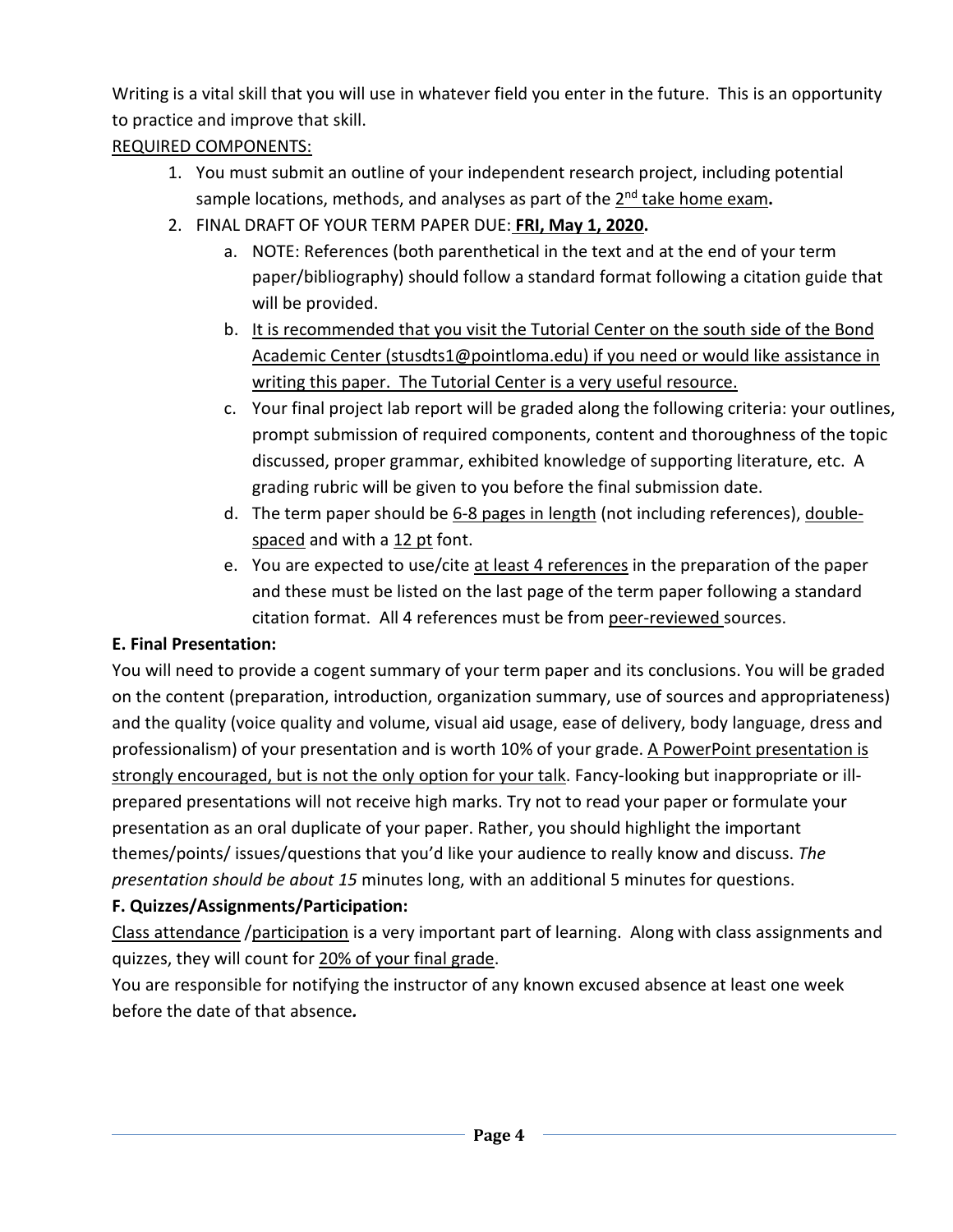All assignments are to be submitted/turned in by the beginning of the class session when they are due—including assignments posted in Canvas. Incompletes will only be assigned in extremely unusual circumstances.

Regular assignments turned in late will be graded as follows: 5% reduction per day up to 3 days late; more than 3 days late = no credit.

#### **FINAL EXAMINATION POLICY**

Successful completion of this class requires taking the final examination **on its scheduled day, Friday, May 8, 1:30-4PM**. The final examination schedule is posted on the [Class Schedules](http://www.pointloma.edu/experience/academics/class-schedules) site. No requests for early examinations or alternative days will be approved.

#### **PLNU COPYRIGHT POLICY**

Point Loma Nazarene University, as a non-profit educational institution, is entitled by law to use materials protected by the US Copyright Act for classroom education. Any use of those materials outside the class may violate the law.

#### **PLNU ACADEMIC HONESTY POLICY**

Students should demonstrate academic honesty by doing original work and by giving appropriate credit to the ideas of others. Academic dishonesty is the act of presenting information, ideas, and/or concepts as one's own when in reality they are the results of another person's creativity and effort. A faculty member who believes a situation involving academic dishonesty has been detected may assign a failing grade for that assignment or examination, or, depending on the seriousness of the offense, for the course. Faculty should follow and students may appeal using the procedure in the university Catalog. See [Academic Policies](http://catalog.pointloma.edu/content.php?catoid=18&navoid=1278) for definitions of kinds of academic dishonesty and for further policy information.

#### **PLNU ACADEMIC ACCOMMODATIONS POLICY**

While all students are expected to meet the minimum standards for completion of this course as established by the instructor, students with disabilities may require academic adjustments, modifications or auxiliary aids/services. At Point Loma Nazarene University (PLNU), these students are requested to register with the Disability Resource Center (DRC), located in the Bond Academic Center. [\(DRC@pointloma.edu](mailto:DRC@pointloma.edu) or 619-849-2486). The DRC's policies and procedures for assisting such students in the development of an appropriate academic adjustment plan (AP) allows PLNU to comply with Section 504 of the Rehabilitation Act and the Americans with Disabilities Act. Section 504 (a) prohibits discrimination against students with special needs and guarantees all qualified students equal access to and benefits of PLNU programs and activities. After the student files the required documentation, the DRC, in conjunction with the student, will develop an AP to meet that student's specific learning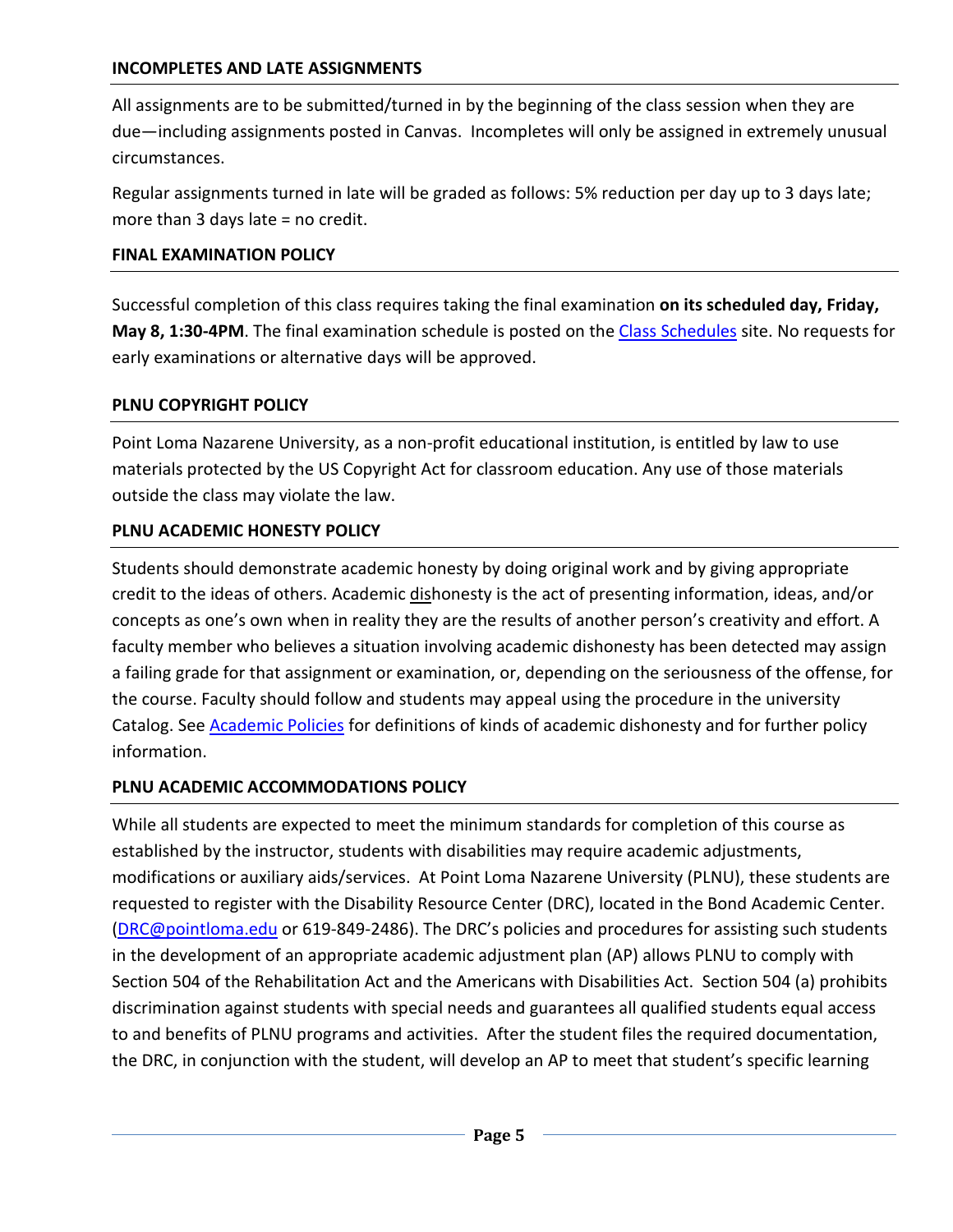needs. The DRC will thereafter email the student's AP to all faculty who teach courses in which the student is enrolled each semester. The AP must be implemented in all such courses.

If students do not wish to avail themselves of some or all of the elements of their AP in a particular course, it is the responsibility of those students to notify their professor in that course. PLNU highly recommends that DRC students speak with their professors during the first two weeks of each semester about the applicability of their AP in that particular course and/or if they do not desire to take advantage of some or all of the elements of their AP in that course.

### **PLNU ATTENDANCE AND PARTICIPATION POLICY**

Regular and punctual attendance at all classes is considered essential to optimum academic achievement. If the student is absent from more than 10 percent of class meetings, the faculty member can file a written report which may result in de-enrollment. If the absences exceed 20 percent, the student may be de-enrolled without notice until the university drop date or, after that date, receive the appropriate grade for their work and participation. See **Academic Policies** in the Undergraduate Academic Catalog.

Class participation/attendance is a very important part of learning. Be responsible and show up for class.

Students are responsible for notifying the instructor of any known excused absence at least one week before the date of that absence. Three or more unexcused absences from class can result in a significant reduction of the student's final grade.

Make-ups for any missed assignments or activities will only be given if a legitimate excuse is given **prior to the absence**. The format of this make-up will be at the instructor's discretion.

Missed exams, with a documented excuse, must be made up within one week of the date on which they are given.